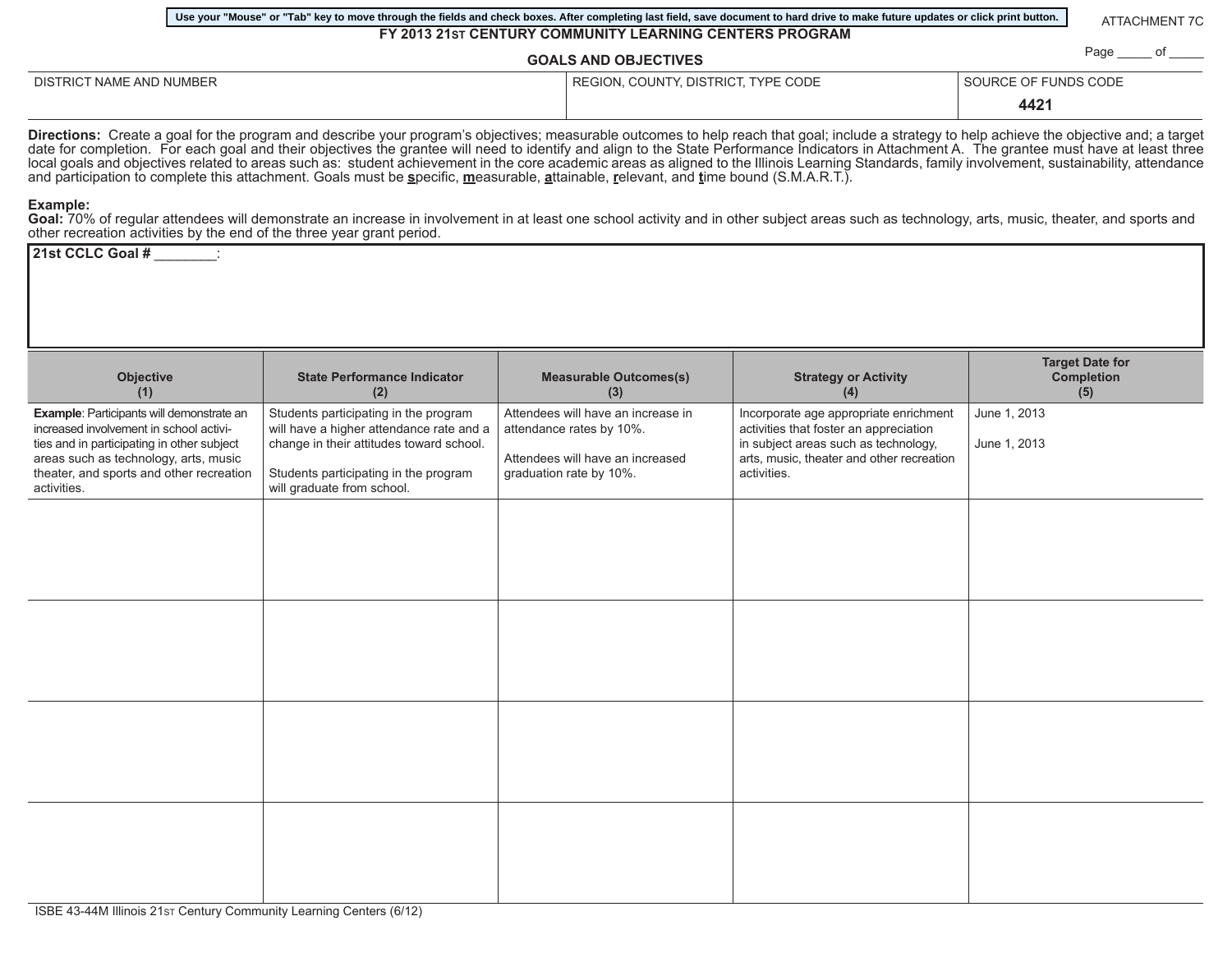ATTACHMENT 7C

Page \_\_\_\_\_\_ of

## **FY 2013 21ST CENTURY COMMUNITY LEARNING CENTERS PROGRAM**

**GOALS AND OBJECTIVES**

DISTRICT NAME AND NUMBER **REGION, COUNTY, DISTRICT, TYPE CODE** SOURCE OF FUNDS CODE

 **4421** 

**Directions:** Create a goal for the program and describe your program's objectives; measurable outcomes to help reach that goal; include a strategy to help achieve the objective and; a target date for completion. For each goal and their objectives the grantee will need to identify and align to the State Performance Indicators in Attachment A. The grantee must have at least three local goals and objectives related to areas such as: student achievement in the core academic areas as aligned to the Illinois Learning Standards, family involvement, sustainability, attendance and participation to complete this attachment. Goals must be **s**pecific, **m**easurable, **a**ttainable, **r**elevant, and **t**ime bound (S.M.A.R.T.).

### **Example:**

Goal: 70% of regular attendees will demonstrate an increase in involvement in at least one school activity and in other subject areas such as technology, arts, music, theater, and sports and other recreation activities by the end of the three year grant period.

**21st CCLC Goal #** \_\_\_\_\_\_\_\_:

| Objective<br>(1)                                                                                                                                                                                                                       | <b>State Performance Indicator</b><br>(2)                                                                                                                                                            | <b>Measurable Outcomes(s)</b><br>(3)                                                                                          | <b>Strategy or Activity</b><br>(4)                                                                                                                                                   | <b>Target Date for</b><br><b>Completion</b><br>(5) |
|----------------------------------------------------------------------------------------------------------------------------------------------------------------------------------------------------------------------------------------|------------------------------------------------------------------------------------------------------------------------------------------------------------------------------------------------------|-------------------------------------------------------------------------------------------------------------------------------|--------------------------------------------------------------------------------------------------------------------------------------------------------------------------------------|----------------------------------------------------|
| Example: Participants will demonstrate an<br>increased involvement in school activi-<br>ties and in participating in other subject<br>areas such as technology, arts, music<br>theater, and sports and other recreation<br>activities. | Students participating in the program<br>will have a higher attendance rate and a<br>change in their attitudes toward school.<br>Students participating in the program<br>will graduate from school. | Attendees will have an increase in<br>attendance rates by 10%.<br>Attendees will have an increased<br>graduation rate by 10%. | Incorporate age appropriate enrichment<br>activities that foster an appreciation<br>in subject areas such as technology,<br>arts, music, theater and other recreation<br>activities. | June 1, 2013<br>June 1, 2013                       |
|                                                                                                                                                                                                                                        |                                                                                                                                                                                                      |                                                                                                                               |                                                                                                                                                                                      |                                                    |
|                                                                                                                                                                                                                                        |                                                                                                                                                                                                      |                                                                                                                               |                                                                                                                                                                                      |                                                    |
|                                                                                                                                                                                                                                        |                                                                                                                                                                                                      |                                                                                                                               |                                                                                                                                                                                      |                                                    |
|                                                                                                                                                                                                                                        |                                                                                                                                                                                                      |                                                                                                                               |                                                                                                                                                                                      |                                                    |